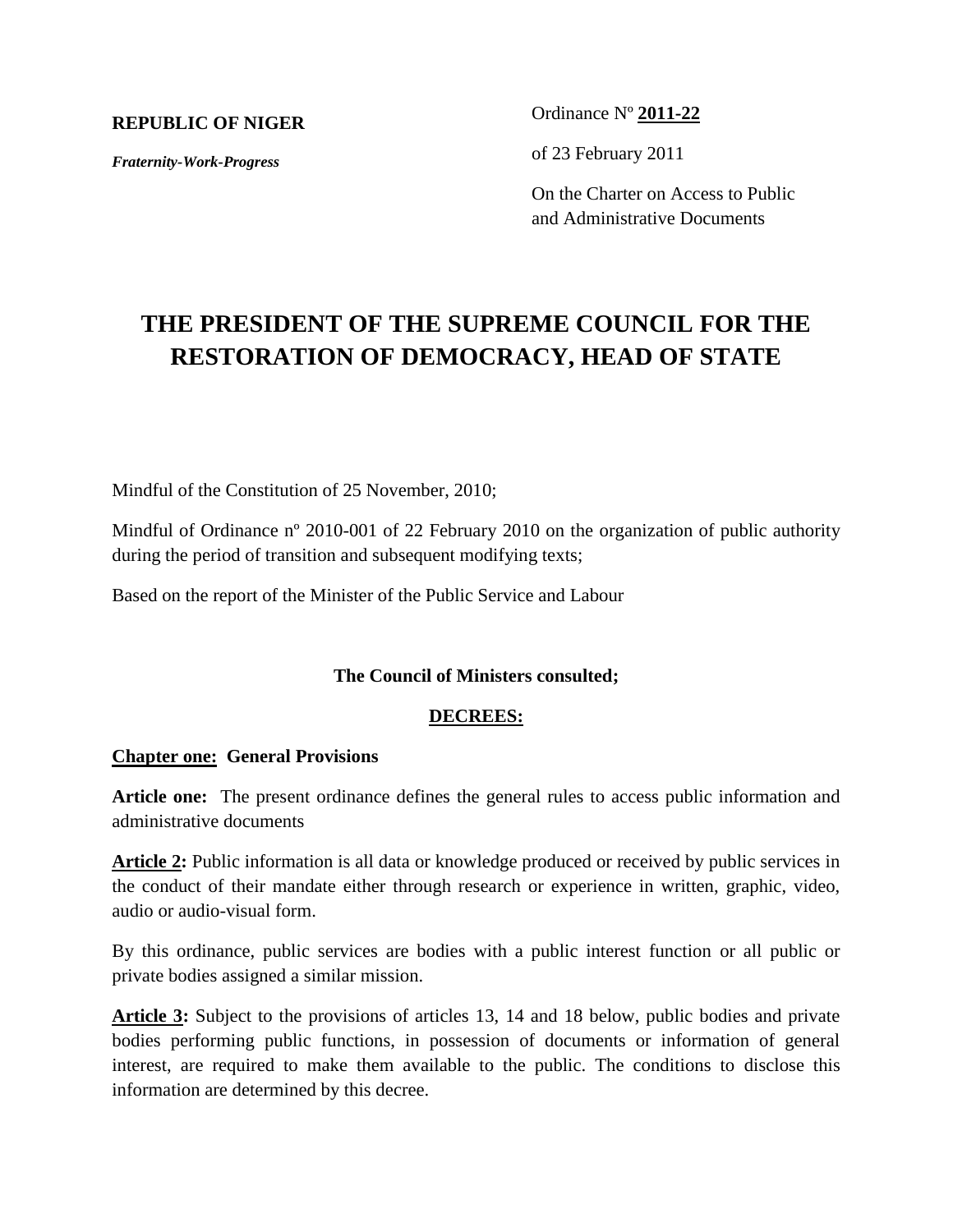# **Chapter II: The Right of Access to Public Information and Administrative Documents**

Article 4: Access to public information is free, subject only to exceptions and deadlines provided by the law.

Public information is accessible as a matter of right to anyone who makes a request in accordance with the present ordinance.

Article 5: Access to public information is guaranteed and equal for all users of public services without discrimination.

**Article 6:** Everyone has a right to know any information held about him in administrative documents or those whose conclusions could be invoked against him

**Article 7:** Access to public documents is exercised within the technical capacity of the administration and the modalities laid down in article 18 below.

**Article 8:** The officials mentioned in article 16 below are required to make available and to disclose administrative documents and information in their possession to all persons who request it within the framework of this ordinance.

Article 9: The right of access applies only to completed documents. It does not apply to preparatory documents for administrative decisions that are still being elaborated. It no longer operates on documents that are already subject to disclosure.

The transfer of accessible administrative documents to the public archives does not obstruct the right to access them at anytime.

**Article 10:** Where a request is made to a public body or private entity performing public functions and the entity is not in possession of this information, the entity can direct the requestor to the organization that possesses this information.

**Article 11:** A public body is not obliged to respond to requests made abusively as multiple or repetitious requests.

# **Chapter III: Accessible and non-accessible information and documents**

**Article 12:** The following information or administrative documents are accessible by this ordinance: all documents, reports, studies, guidance or policy documents, reviews, minutes, statistics, directives, instructions, circulars, service notes and ministerial responses that consist if an interpretation of the law or a description of administrative procedures, opinions, forecasts and decisions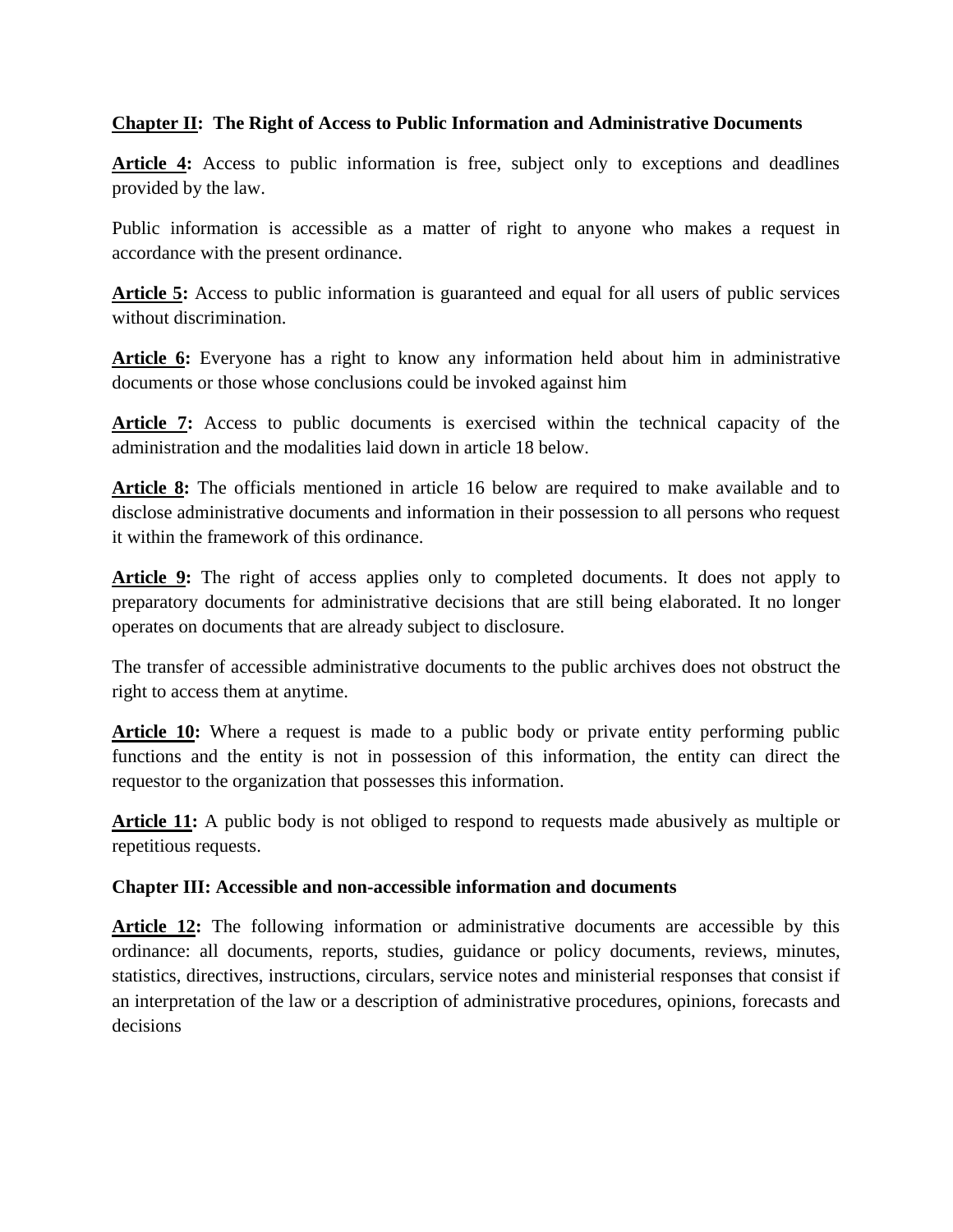Also accessible are administrative documents or personal data at the request of the concerned individual without grounds of refusal as privacy, medical secrets or protection of commercial or industrial secrets being evoked against them.

Private documents are those that carry an opinion or value judgment of a physical, named or easily identifiable being or documents that carry a description of someone's behavour in a way that if disclosed in one way or another would cause him/her prejudice.

**Article13:** Documents which are not accessible are those which by their very nature or subject are not administrative or information which if disclosed will compromise the smooth functioning of the administration, infringe on private life or interest; especially industrial or commercial secrets.

Documents or information can neither be consulted nor disclosed if they would infringe on:

- The deliberation secrets of the Government and any authority within the scope of the executive
- National defence secrets
- The conduct of Niger's foreign policy
- State security, public security/safety or security of persons
- The currency or public credit
- The course of proceedings in courts or preliminary operations of such proceedings, except where authorization is granted by a competent authority

This restriction applies to all public information whose disclosure is prohibited by law and other specific regulations

**Article 14:** The following information or public documents are disclosed only to the persons concerned, save for the existence of legal provisions to contrary;

- information whose disclosure could infringe on privacy, medical secrets ,commercial and industrial secrets;
- carrying an opinion or value judgment of a physical, named or easily identifiable person
- carrying the description of someone's behavior in a way that disclosure could cause him prejudice

Medical information is accessible only to the person concerned if h/she so wishes or through a medical officer designated for that purpose and in respect of the provisions of the Public Health Code.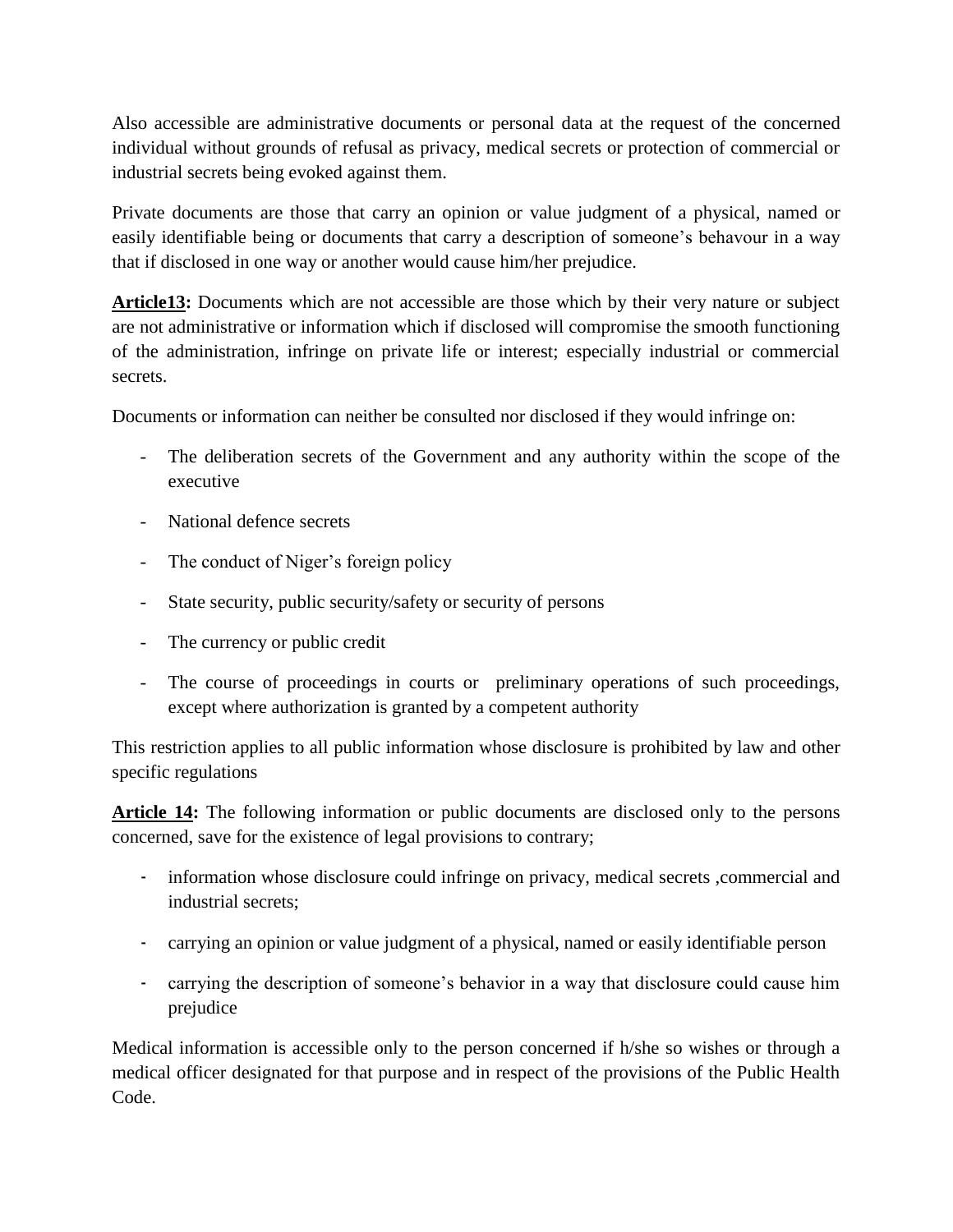# **Chapter IV: Procedures to access public information**

**Article 15:** Departments that produce or hold public information shall make available to the public a register of main documents in which this information can be found.

**Article 16:** The officials responsible for providing access to administrative documents and information are:

- Senior officials of central and decentralized state institutions;
- Heads of public projects and programmes
- Local authorities
- Directors of public institutions and enterprises
- Heads of public bodies as well as those of private sector bodies charged with a public service function.

Article 17: Conditions for re-use of public information as well as the bases of calculating any fees payable are provided to requestors by the departments that produce or hold the requested information

**Article 18:** The mode of access to administrative documents is based on the choice of the requestor and the technical capabilities of the department:

- a) By means of free on-site consultation, except where this is precluded by considerations relating to the preservation of the document
- b) Except that its reproduction does not jeopardize the preservation of the document, by means of the issue of a copy on a medium identical to or compatible with that used by the administration, and at the expense of the applicant, provided that such expense shall not exceed the cost of the reproduction, and subject to conditions established by decree;
- c) By e-mail, and without cost, if the document is available in electronic format.

**Article 19:** All requests to access administrative documents must be in writing.

An acknowledgement of receipt must be given to the applicant

The administration is required to provide a written response with reasons to the request within fifteen (15) days of the date on which the request was received. However, requests from researchers and journalists should be dealt with within five (05) days.

**Article 20:** Notification of refusal of access to a document must be in writing with reasons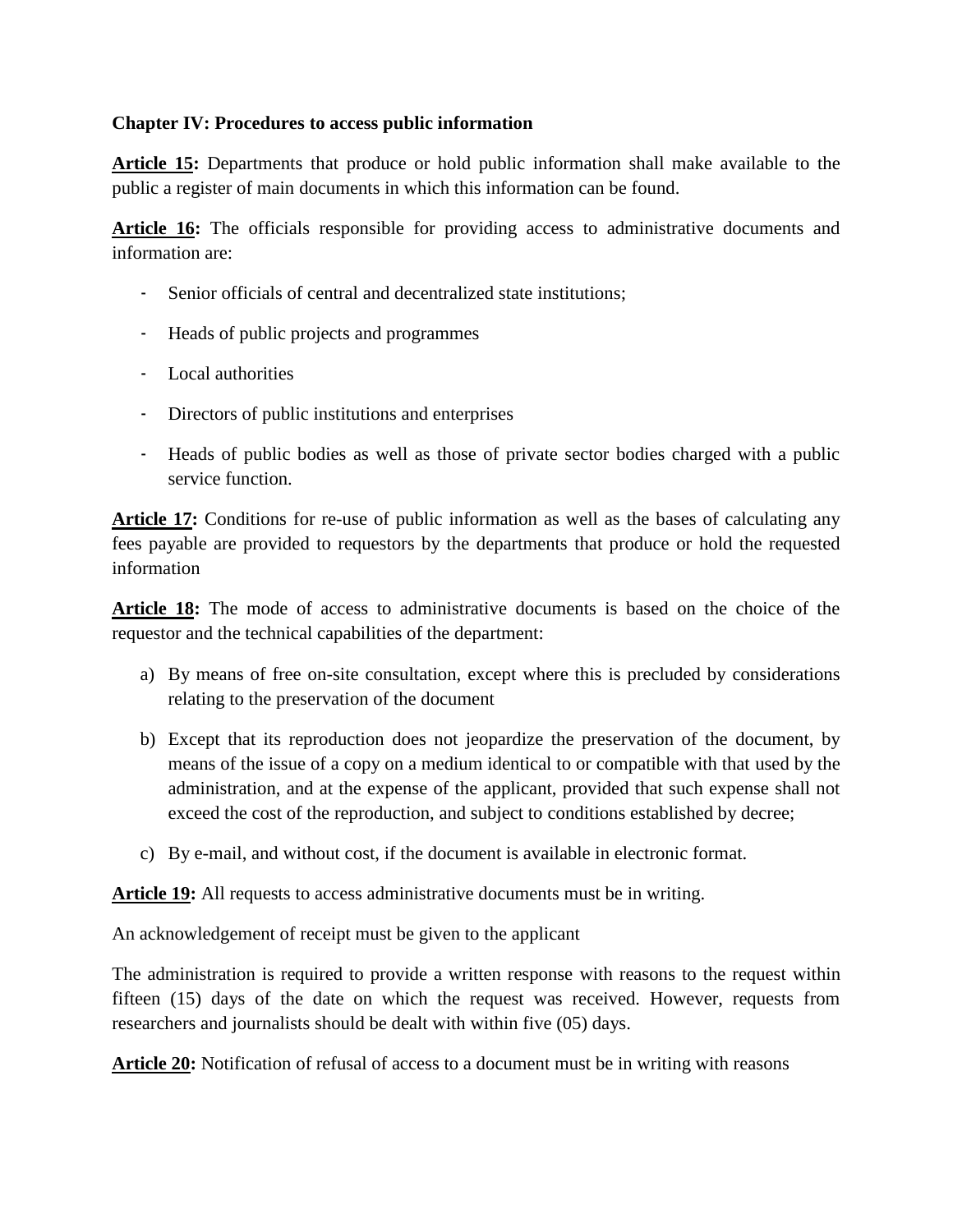If a competent authority to whom a request for access to documents is made maintains silence for more than seven (07) days and more than five (05) days for a request from a researcher or journalists, this is equivalent to refusal.

The person concerned can resort to all administrative or judicial redress procedures that accrue to him under the law.

# **Chapter V: Notification and Publication of Administrative Documents**

**Article 21:** Except for a provision indicating an deemed refusal or a tacit approval, any decision taken relating to an individual in the name of the state, local authority, a public body or a private body performing public functions, is not binding upon the individual unless h/she had been notified of this decision beforehand.

**Article 22:** Users of public services have a right to be informed of the reasons for individual or collective administrative decisions concerning them that are unfavourable. The obligation to give reasons applies especially to decisions that:

- Impose sanctions
- Refuse a benefit whose award constitutes a right for persons who have to meet certain legal requirements to obtain them
- Subject the granting of an authorization to restrictive conditions or imposes constraints
- Withdraws or repeals a decision that creates rights
- Prevent a prescription, foreclosure or a disqualification

The decision should be in writing and state the legal and factual reasons that informed the decision. The rules regarding the reasons for administrative decisions are specified by decree.

**Article 23:** Without prejudice to provisions related to the publication of laws and regulations; the following are subject to regular publication: directives, instructions, circulars and service notes that constitute an interpretation of positive law or description of administrative procedures.

# **Chapter VI: Receiving and Guiding Users of Public Services**

**Article 24:** Every administration should ensure that there exist in its premises a welcome and information centre at its service for reception and guidance of the public.

This service is required to pass on to users exact information on procedures and formalities to obtain the services they provide.

Article 25: In order to facilitate the reception of users, each administration should have a sign post of its departments which should carry the following as the case may be: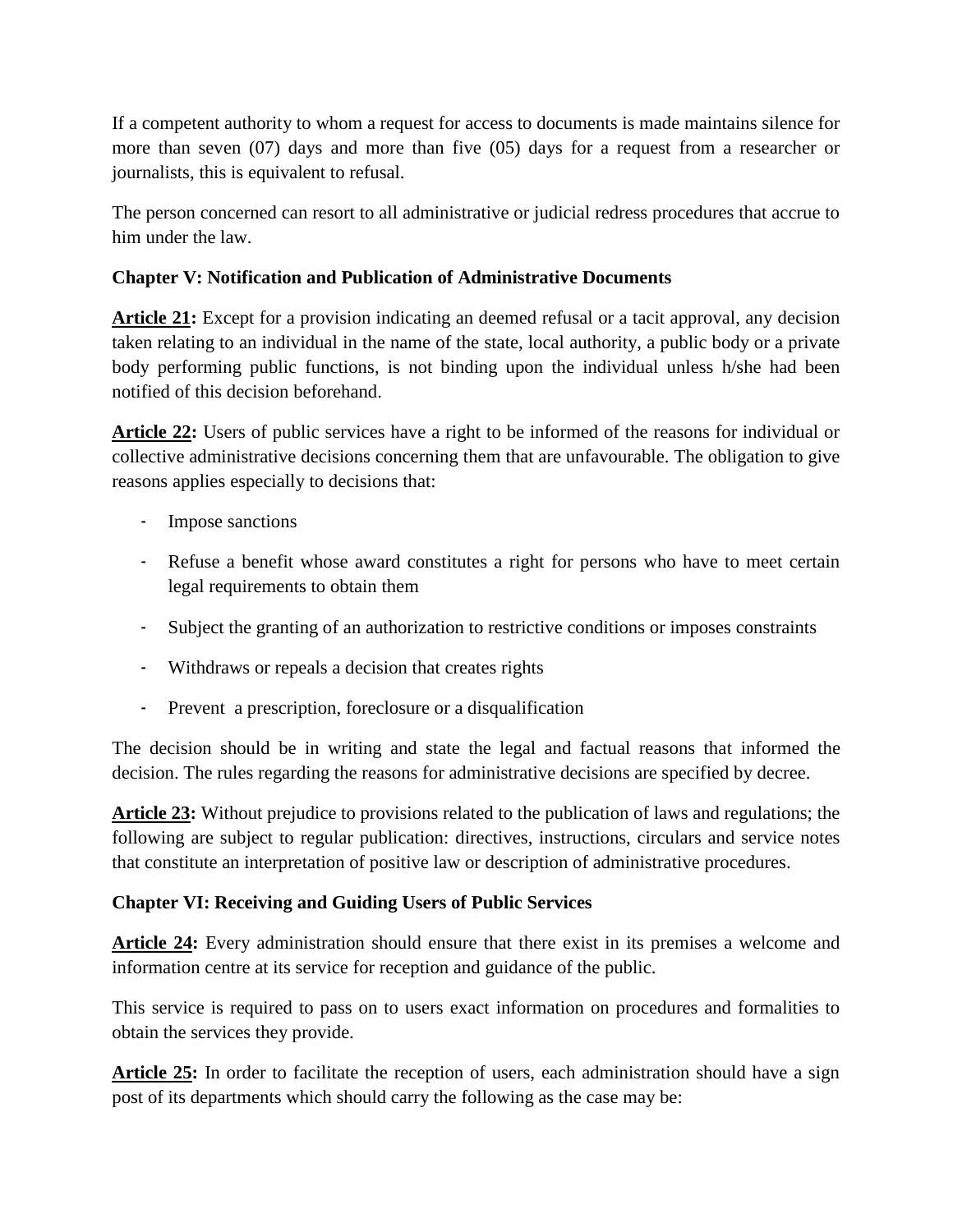- Very visible arrows indicating the location of various blocks, offices and access stairs;
- Below each staircase or main entrance, a board indicating the number of floors;
- On each floor or intersection of corridors a board carrying precise information on the departments located there, partition of offices and the nature of issues they handle;
- The door of each office should have a plaque on its door bearing the name(s) of occupant(s);
- Within the office each table should have the name and position on desk name blocks.

**Article 26:** It is required to have at the welcome desk an initialed and regularly checked register for users to record complaints and suggestions.

# **Chapter VII: Appeal Procedure and Penalties**

## **Section 1: Appeal Procedures**

**Article 27:** When a user is aggrieved by the decision of an administration or a private body performing public functions in matters of access to information, the following procedures for appeal are available:

- Informal appeal
- Administrative appeal
- An appeal with the ombudsman
- Appeal to court

Appeals are exercised in accordance with the texts in force.

**Article 28:** The Ombudsman is charged with overseeing the respect of citizens' right of access to public information as outlined in this ordinance.

**Article 29:** If a citizen facing difficulties to access public information lodges a complaint with the ombudsman, the ombudsman gives an opinion with ten (10) days of the submission of the complaint in his secretariat. The Ombudsman shares this opinion with the aggrieved citizen and the accused institution.

The accused institution has a maximum of ten (10) days from the reception of the opinion to inform the Ombudsman of how it intends to treat the citizen's request. Any silence by the accused institution beyond 10 days is deemed a refusal of access.